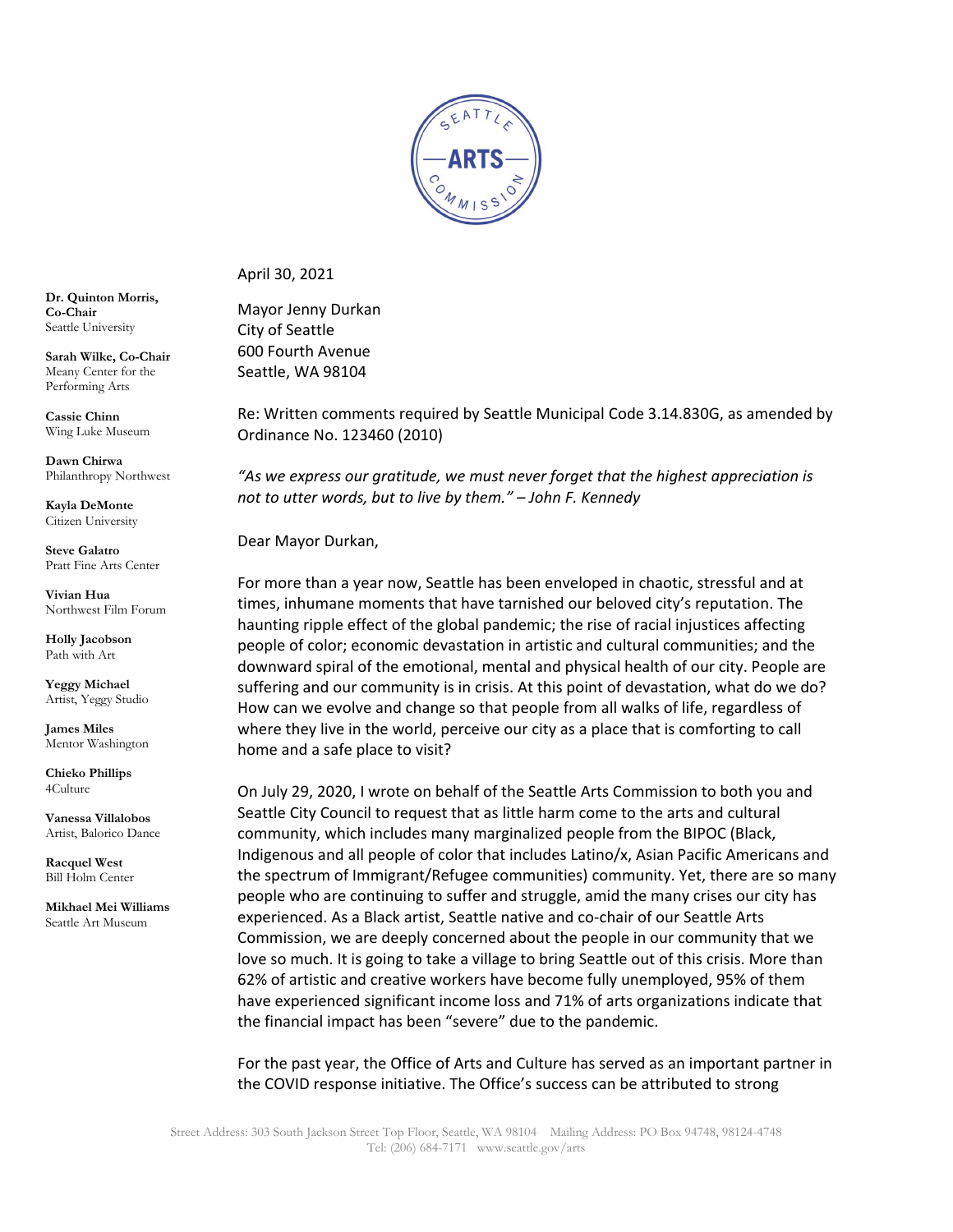

partnerships it has maintained with our arts and cultural communities. The arts and cultural sector are uniquely positioned to unite and help bring feelings of safety and solace back to our city's residents during this crucial COVID recovery period.

I recognize that this letter is probably unconventional and unlike others that you have received from my predecessors. I acknowledge the gracious support for Seattle's arts and cultural communities which you have provided in the past. You have invested in those communities and because of such, we have thrived and been able to carry a tradition of artistic and cultural excellence. I applaud the exponential velocity with which the City moved to provide relief for arts and cultural organizations and artists, which we recognize was both the first cultural relief package in our country; and was also among the very first actions you took to address the pandemic. In the last year, artists created connections over screens, on pieces of plywood protecting buildings, and through their professional practices. These actions made people who were scared feel connected, gave communities whose voices had been silenced a microphone and created moments of joy and relief in an unprecedented time. Your actions with the Office of Arts and Culture alone employed close to 100 artists who were employed through various Hope Corps projects that provided key support for the community in the areas of arts education, documentation, and connecting our community last year. More than 5,000 people have viewed the Creative Advantage teaching artist videos that were created in response to the pause of in-person education. For these actions, I am forever grateful.

However, a lot has changed in a year. The severe statistics and percentages, along with the countless stories that I've heard at numerous Arts Commission meetings have been heartbreaking. As we begin to rethink how to "re-open" and "revitalize" the vibrant, fantastic city we were "pre-pandemic", I invite you to collaborate with the arts and cultural community so we can get people back to working. This will only be achieved through the following recommendations for American Rescue Plan fund distribution:

**1. Invest in individual artists:** The City Artist grant program has received 10x the number of applications it has funds to grant. There simply isn't enough funding to address the significant need in our community. We need another plan of action to address this need.

I respectfully request that you invest in individual working creatives in two areas:

• Allocate \$15 million to serve as a stimulus towards individual working creatives in Seattle. These creative workers have been deeply impacted, with nearly ⅔ out of work. Working artists can create welcoming and unique physical distancing markers for local businesses, bring people together safely with public art performances like music or dance or other performances in parks and public spaces, support storytelling and sharing with interviews, videos and written narratives, and document recovery events and infrastructure. There are so many ways that creative workers can support the City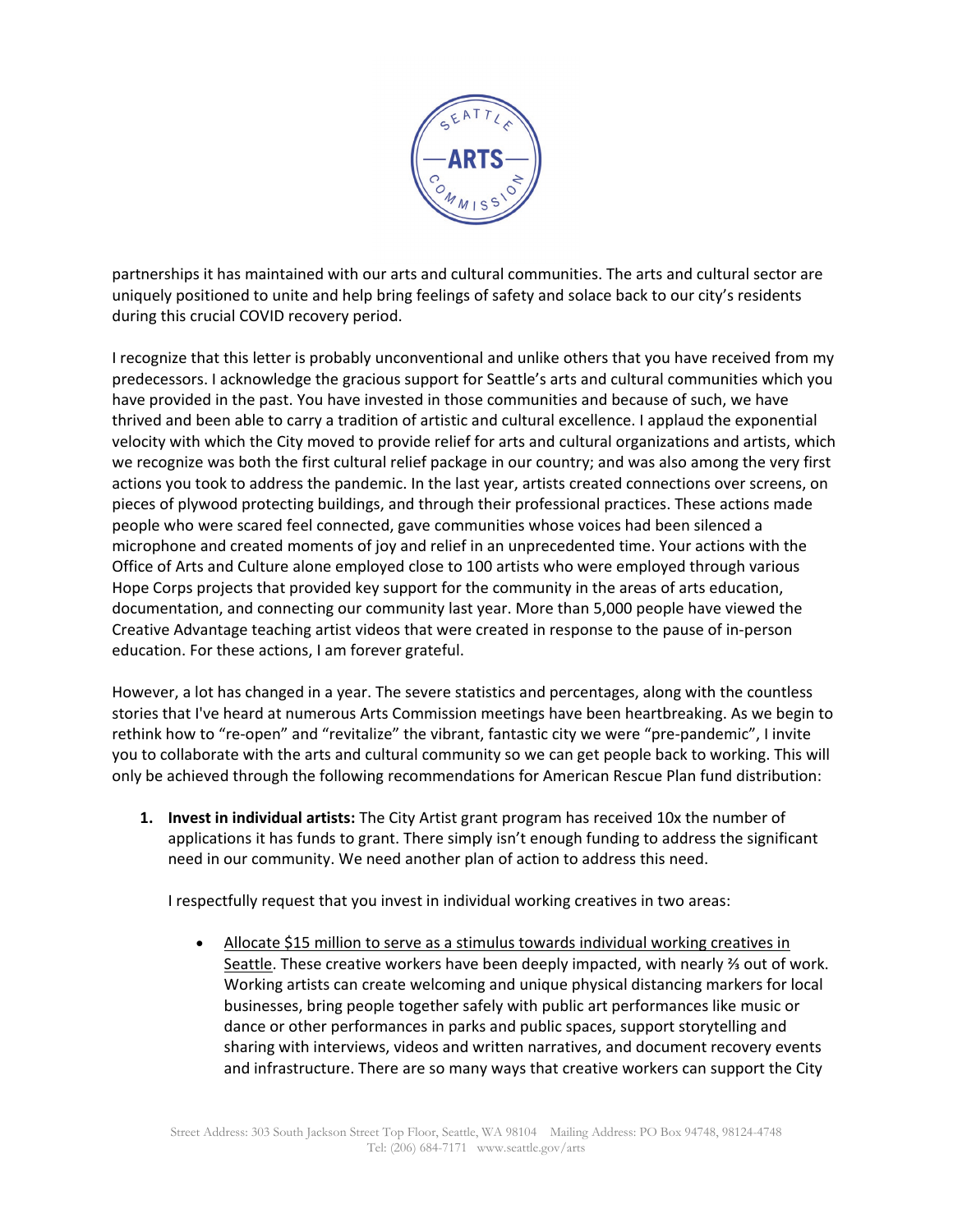

as it works to Reopen safely, while the City supports creative workers to remain as vital, respected members of our community.

• Invest seed funding of \$1 million annually for a period of three years towards Hope [Corps,](https://www.kineticwest.com/blog/hopecorps) a strategy which centers the restoration of wealth to those who have been disproportionately impacted, both physically and financially, by COVID-19, people of color, while meeting civic needs.

This allocation of funding would demonstrate your desire to assist the BIPOC community who are exhausted from the aftershocks of state-sanctioned murders, COVID-19, and persistent racebased injustices. This investment also carries out the sound findings from the Creative Economy report, which recognizes the need to address inequities in the sector while also pointing to its central economic role within our City. With this commitment, your leadership will fuel our work to sustain and build wealth in these communities.

- **2. Invest in Cultural Communities**: I am requesting that you make an investment of \$20 million towards cultural organizations, who will assist in the economic recovery of the city. Cultural organizations will play a significant role in encouraging Seattleites to re-engage with their neighborhoods while attending events safely and return to supporting their local businesses. As the city reopens, cultural facilities and activities will rebrand our city as a safe place for tourists to visit and attract local and regional visitors, who will visit downtown and the various cultural communities that make the emerald city so vibrant. A \$20 million investment would match what King County and the State have announced and will demonstrate that the City of Seattle takes our role as a leader in the cultural sector seriously and is ready to invest in ensuring our cultural anchors, which will be the last businesses to reopen, and who were already on razor thin margins, have the support of the City to weather this storm. This is an investment in the heart and soul of our City, as well as the economic recovery that comes with our community spending money on leisure and healing activities.
- **3. Cultural Space:** In my letter to you, addressed on July 29, 2020, I requested support from both you and the Seattle City Council regarding the protection of our cultural spaces. Because of the COVID-19 and social issues that have permeated our city, many cultural spaces have suffered significantly, losing revenue and resources. These organizations need time to recover and rebuild as the city begins to open up. While Governor Jay Inslee's eviction moratorium will continue through June 30th, I am fearful that once it is lifted, we will see an enormous uptick in evictions in the arts and cultural spaces. These evictions will exacerbate the mass migration of Seattle's cultural anchors, and with them, our identity as a creative capital, outside of the city limits. Because of this, I am requesting that you forgive all rents for 2021-2022 for arts and cultural organizations and artists who call the City a landlord.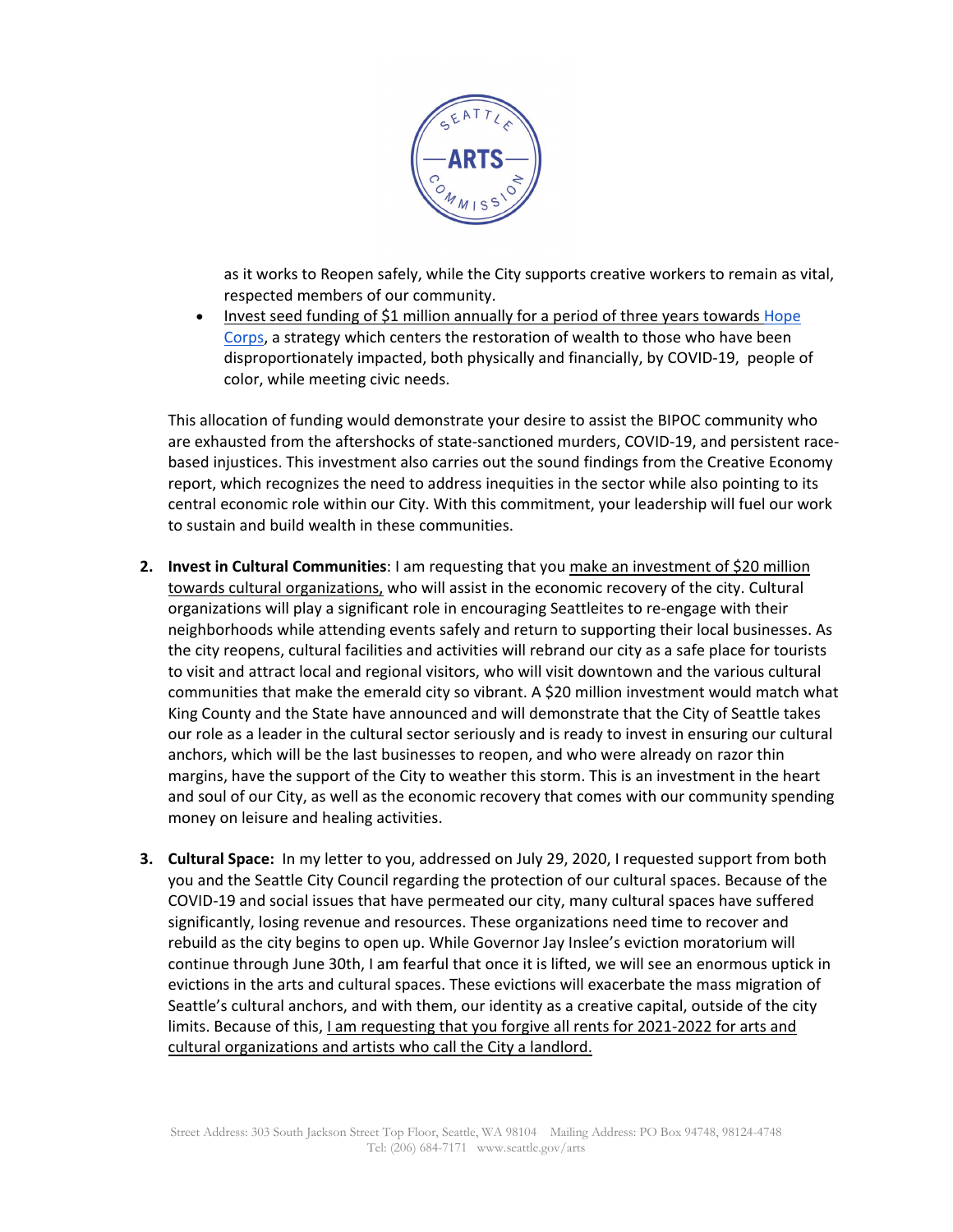

I appreciate your support of the Cultural Space Agency and am so pleased that this new entity exists to develop and steward permanently affordable space for arts and culture. Having your support to anchor Seattle's vibrant cultural communities in place by providing additional capital to advance the development projects chosen by the community constituency of the Cultural Space Agency will provide further resources to secure the arts and cultural life that makes our City so special, support social cohesion, and further business activity, all rooted in our City's BIPOC communities and neighborhoods. This is truly a BIPOC-centered wealth building strategy that simply needs to be resourced to fulfill its potential.

Regarding the 2022 budget, I'm requesting that financial cuts, resulting from diminished Admissions Tax collection, be paused, and that the Office of Arts & Culture's budget be supplemented to match their 2019 adopted budget total, before pandemic impacts. In this time of dire need for this sector, we cannot undertake austerity.

Finally, I request that the city invest in digital equity for all, which will have significant impact for artists and arts organizations and their audiences in our city. It is essential that our community has access to Wi-Fi. We humbly request that the city invest immediately in keeping our community digitally connected to the world and to each other, which so heavily relies on technology, and is absolutely essential in this moment of virtual presentations.

I recognize that we are living and experiencing unprecedented times. While I applaud the availability of resources that you have provided for our work, I remain cognizant of the growing pressures people feel daily that result in racial injustice and the decrease in affordability and sustainability in our arts and cultural communities. I am writing as a very concerned Seattle native who wants what is best for our city. I believe you, as a Seattle native, do too. Therefore, I feel this is a time to engage in uncomfortable conversations and make unprecedented requests. I believe that these activities will empower us to work towards solutions that will create a more racially inclusive and equitable distribution of available support. I acknowledge and appreciate your support in the work that you have done towards the preservation of cultural space and support for BIPOC communities. Our goal at the Arts Commission is to work with you in implementing these strategies and support the work you are already doing at the policy level.

Recently, I met with Deputy Mayor Tiffany Washington and we were able to speak about some of the same issues that I've raised in my letter to you. It was lovely to meet her and it seems that she shares a lot of the same concerns. I informed her that I would request a meeting with you so we could discuss some of these requests. I have since followed up and am awaiting confirmation on our meeting.

As co-chair of the Seattle Arts Commission, I speak on behalf of all of my colleagues when I express my appreciation for your support in preserving the incredible arts and cultural city that we are known to be. I appreciate the action you have taken towards helping to sustain our arts community and the